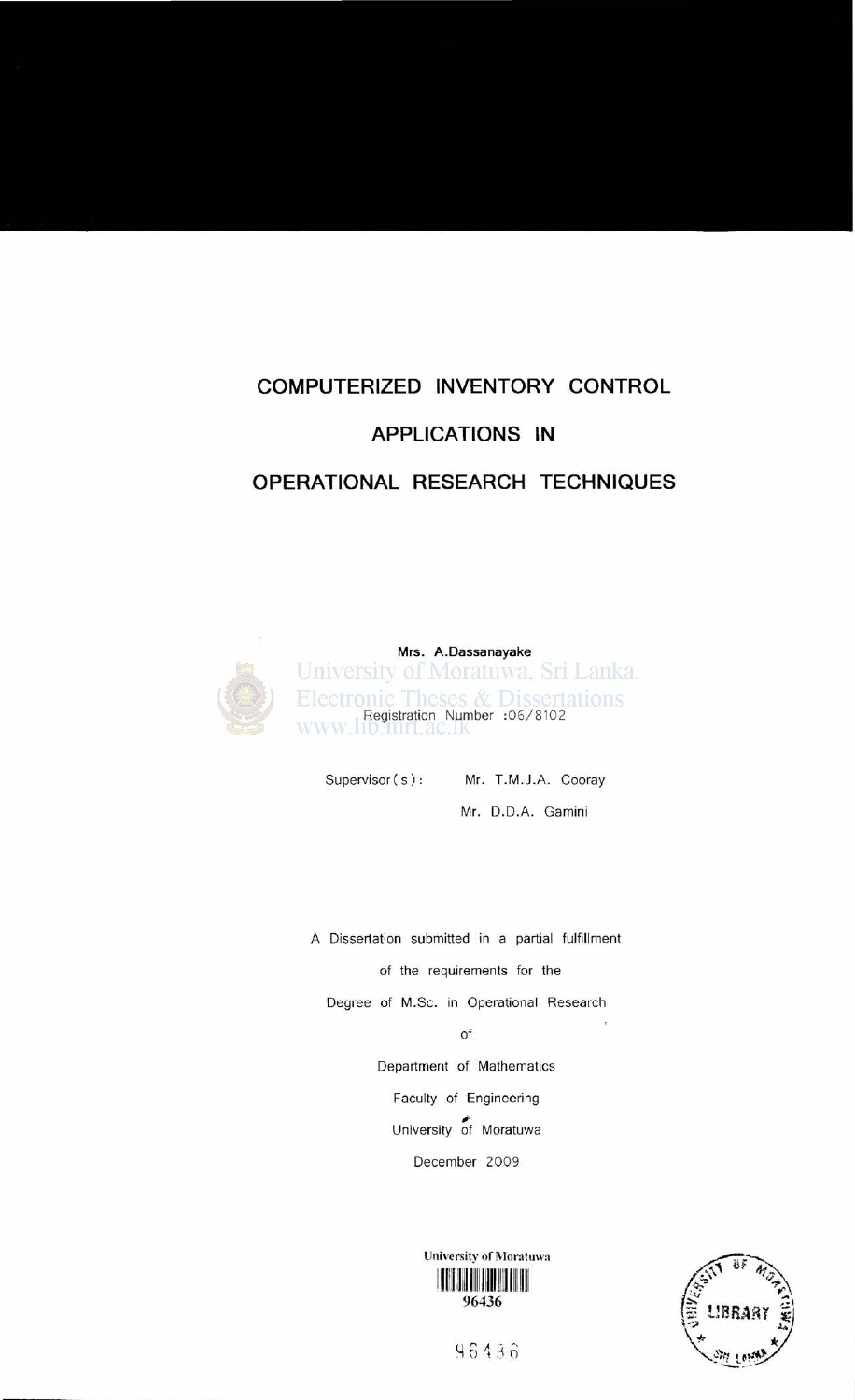#### **ACKNOWLEDGEMENT**

Firstly and fore mostly I would like to use this opportunity to express my intentness to my supervisor Mr. T.M.J.A. Cooray, Head of the Department of Mathematics and Course Coordinator of M.Sc. in Operational Research, Faculty of Engineering, University of Moratuwa, who initiate the project topic & also provided me to an opportunity to study a brain storming application area of Operational Research and Mathematical programming in the correct path and also guiding me by his excellent advices in order to complete this project. The valuable information and comments he made on the study enlightened me on the subject are to a greater extend.

I also gratefully acknowledge to Mr.D.D.A. Gamini, senior lecturer, Department of Statistics & Computer Science, Faculty of Applied Science, University of Sri Jayewardenepura, who derived me in to new pathway of Operational Research and Computational Mathematics stimulus and encouragement, and also being as my second supervisor, guided me providing necessary background information to the success of this research project by his excellent supervision, advises and invaluable support.

#### www.lib.mrt.ac.lk

I would like to express my sincere thanks to the all staff of the Department of Mathematics, University of Sri Jayewardenepura and University of Moratuwa for their friendly assistance in numerous ways. I also wish to say, grateful thank you to my friends and colleagues for the encouragement and assistance extended to me in completing my research study.

I owe an appreciation to my parents and my brother for the spiritual and emotional reinforcement.

Finally my special thanks due to my husband, for his valuable advices and encouragements in all endeavors of this research, especially in times of despair for assistance in the successful completion of this project.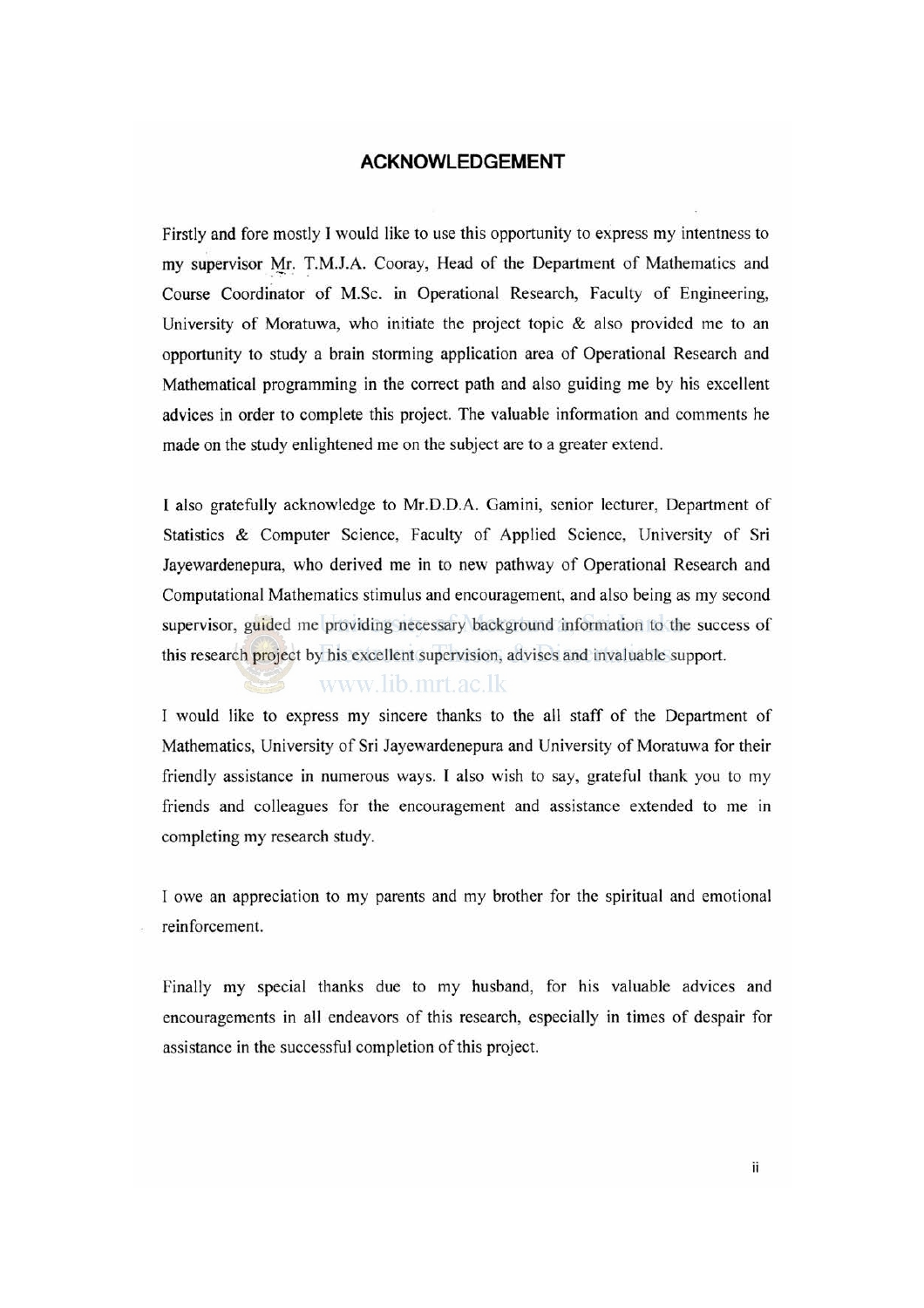#### **DECLARATION**

I certify that this dissertation does not incorporate, without acknowledgement, any material previously submitted for a Degree or Diploma in any university and to the best of my knowledge and belief, it does not contain any material previously published or written by another person or myself except where due reference is made in the text. I also hereby give consent for my dissertation, if accepted, to be made available for photocopying and for inter library loans, and for the title and summary to be made available for outside organizations.

 $l$  DASSANALIAN

Signature Date

*ul oil: c to*

Name of Candidate: Mrs. A.Dassanayake



University of Moratuwa, Sri Lanka. **Electronic Theses & Dissertations** www.lib.mrt.ac.lk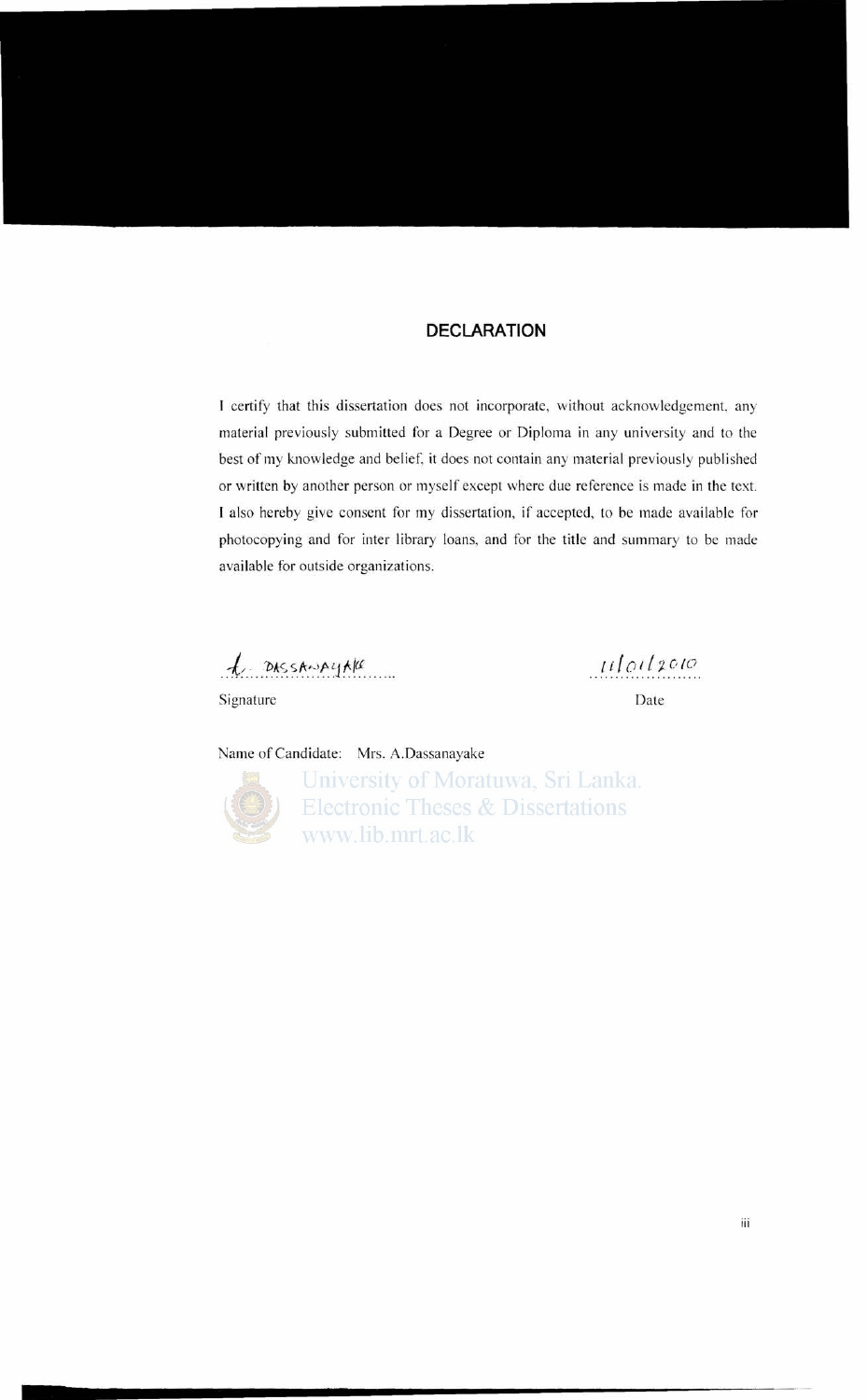#### **ABSTRACT**

Operational Research (OR) is the use of advanced analytical techniques to improve decision making. OR is sense to make the best use of available resources. OR consistently delivers significant value strategic to tactical, top-line to bottom-line to the organizations and executives who use it. Organizations worldwide in business. the military, health care, and the public sector are realizing powerful benefits from Operational Research.

Basically, OR models contained hard mathematical calculations such as matrices. differentiations, integrations, calculus, Lagrangian multipliers with very complex formulas. To find solutions for selected OR model, needed to memorized the final formulas or needed to have a good OR, Mathematical and Statistical theory background in order to derive final formulas. However, to achieve the final solutions, wants to passed lots of calculations and also it might take more time. It has to be carefully worked with numerical calculations to reached accurate answers in short time period, for handle the final decision. Therefore, to find accuracy solutions for selected OR model in short time period without having any theoretical background, it is important to have software.

There is a few number of Computerized Operational Research Applications are available; Such as Windows based TORA, Excel Spreadsheet templates, LINGO,QM and AMPL applications. By considering, OR models, there were no options to solve Inventory Control and Replacement & Maintenance models by using a software. Studying, Inventory Control and Replacement & Maintenance techniques and identified the requirements in each model.

Designed software based on structured system analysis design method. To implemented, Microsoft Visual  $C++6.0$  is a textual language used to create the required system. Test the models to verify the accuracy for each possibility with actual expected answer and computerized answer.

The main advantage of this software is, user doesn't need to worry about the mathematical and statistical calculations and can be saved time and energy.

iv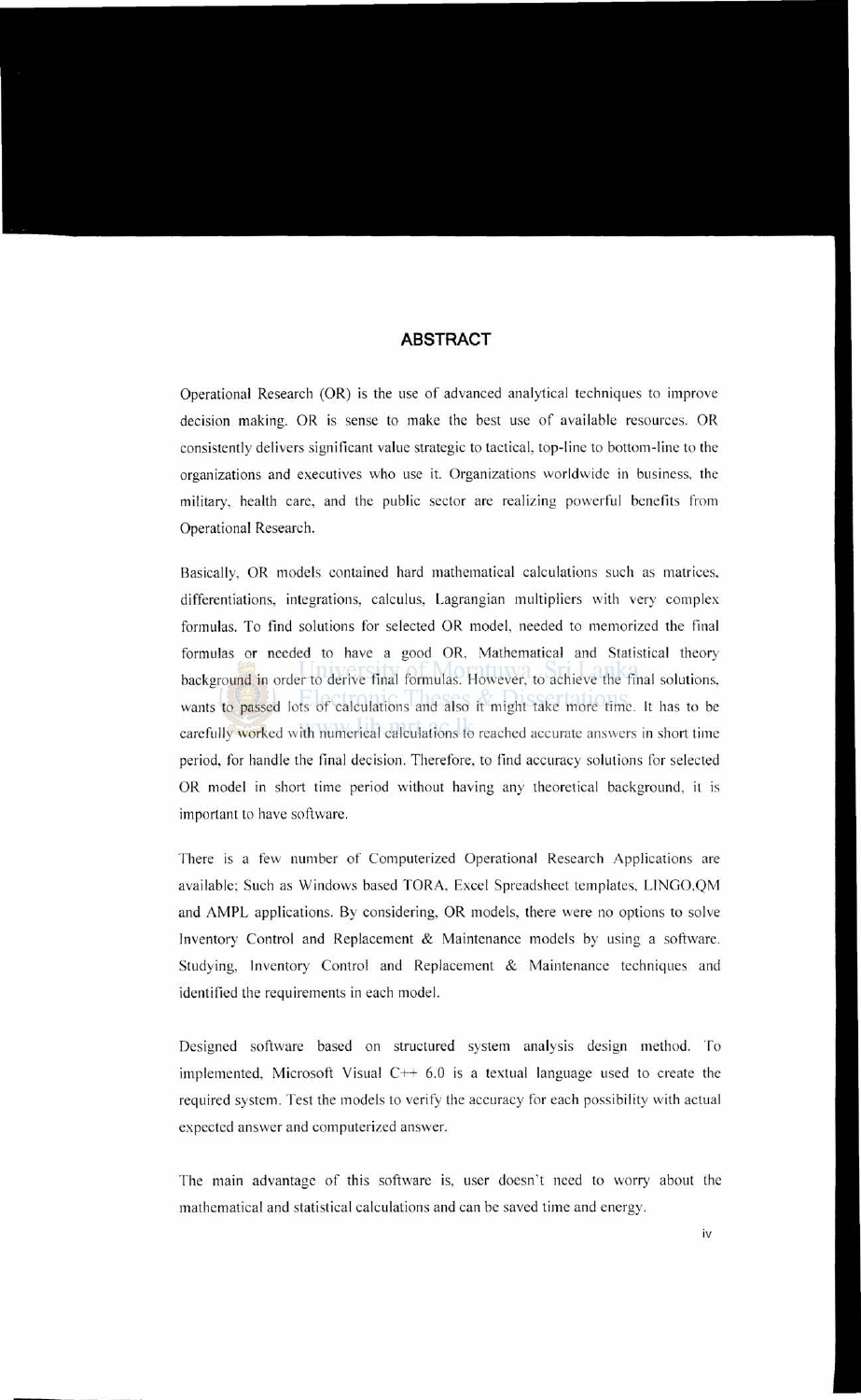#### **CONTENT**

### Chapter 1: Introduction

| 1.0 Background  UTHVETSILY Of MOTALUWA, STI LAHKA.              |  |
|-----------------------------------------------------------------|--|
| 1.1 Focus of the Research. Electronic Theses & Dissertations 03 |  |
|                                                                 |  |
|                                                                 |  |
|                                                                 |  |
|                                                                 |  |
|                                                                 |  |

#### Chapter 2: Literature Review

| 2.1 |       |                                                                   |
|-----|-------|-------------------------------------------------------------------|
|     |       |                                                                   |
|     |       |                                                                   |
| 2.2 |       |                                                                   |
|     | 2.2.1 | Replacement of assets that deteriorate with time                  |
|     |       |                                                                   |
|     |       | 2.2.2 Simple probabilistic model for assets which fail completely |
|     |       |                                                                   |

#### Chapter 3: Requirements and Analysis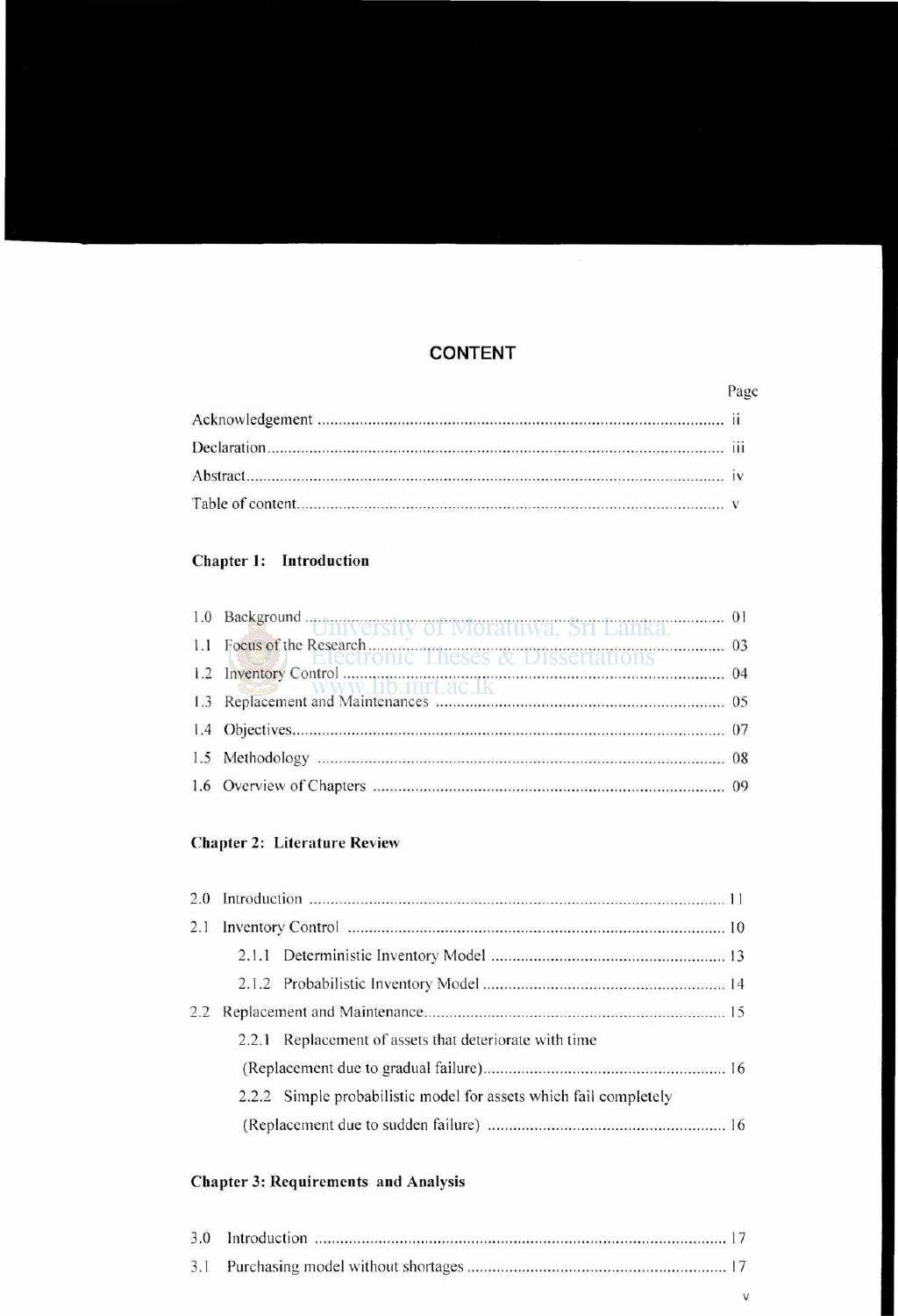| 3.2  |                                                              |  |
|------|--------------------------------------------------------------|--|
| 3.3  |                                                              |  |
| 3.4  |                                                              |  |
| 3.5  |                                                              |  |
| 3.6  |                                                              |  |
| 3.7  |                                                              |  |
| 3.8  |                                                              |  |
| 3.9  |                                                              |  |
| 3.10 | Value does not change without time (Maintenance + Resale) 44 |  |
| 3.11 |                                                              |  |
|      |                                                              |  |
| 3.13 |                                                              |  |
| 3.14 |                                                              |  |

## University of Moratuwa, Sri Lanka.

# Chapter 4: System Designing ic Theses & Dissertations<br>WWW.lib.mrt.ac.lk

| 4.0 |       |                                                                  |  |
|-----|-------|------------------------------------------------------------------|--|
| 4.1 |       |                                                                  |  |
|     | 4.1.1 |                                                                  |  |
|     | 4.1.2 |                                                                  |  |
|     | 4.1.3 |                                                                  |  |
|     | 4.1.4 |                                                                  |  |
|     | 4.1.5 |                                                                  |  |
|     | 4.1.6 | Purchase Model for Multi Items with Carrying Cost Constraint  63 |  |
|     | 4.17  |                                                                  |  |
|     | 4.1.8 |                                                                  |  |
| 4.2 |       |                                                                  |  |
|     | 4.2.1 |                                                                  |  |
|     | 4.2.2 | Value does not change with time (Maintenance + Resale)  69       |  |
|     | 4.2.3 |                                                                  |  |
|     | 4.2.4 |                                                                  |  |
|     | 4.2.5 |                                                                  |  |
|     | 4.2.6 |                                                                  |  |
|     |       |                                                                  |  |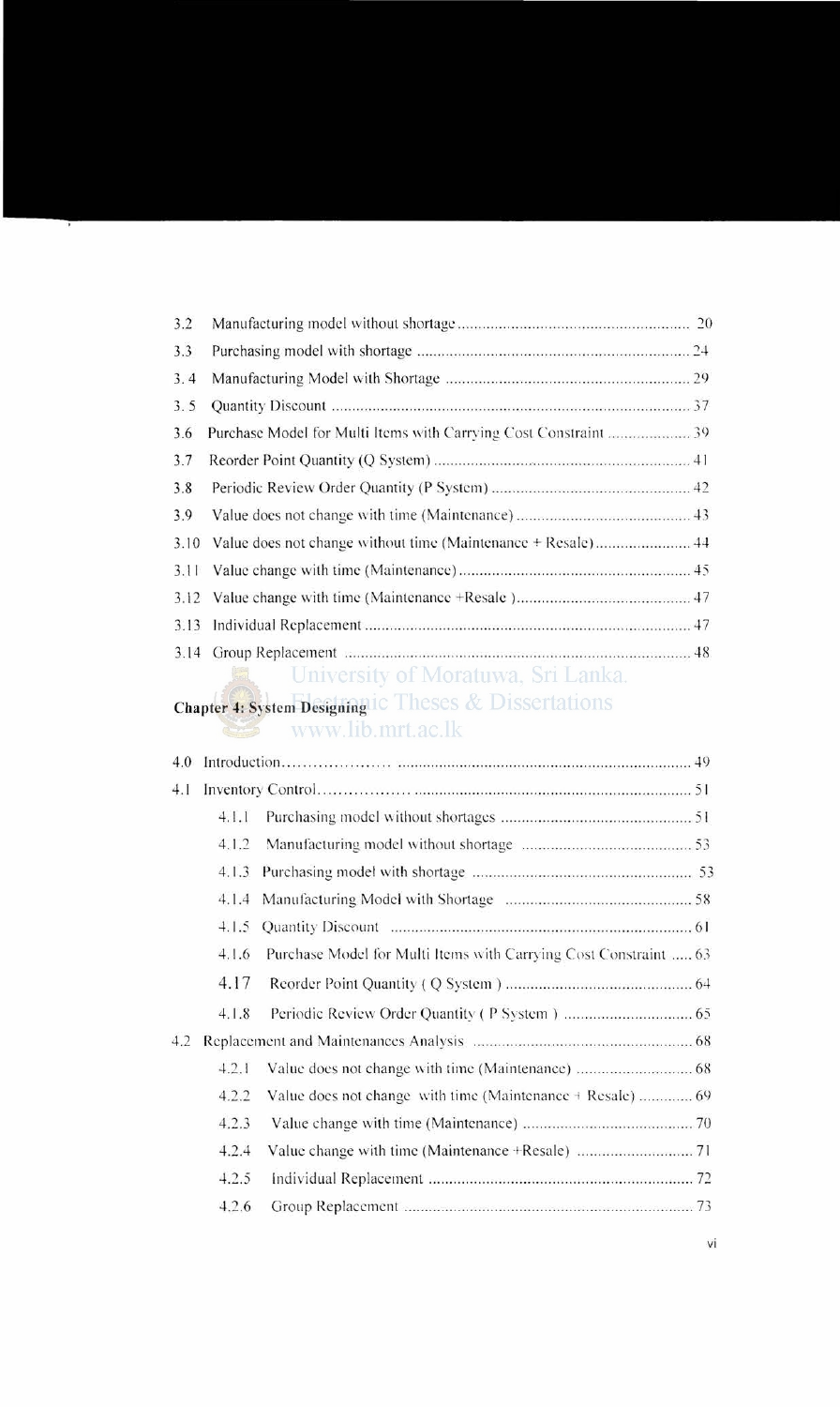#### **Chapter** 5: System **Implementation**

| 5.0 |       |                                                                  |
|-----|-------|------------------------------------------------------------------|
| 5.1 |       |                                                                  |
|     | 5.1.1 |                                                                  |
|     | 5.1.2 |                                                                  |
|     | 5.1.3 |                                                                  |
|     |       |                                                                  |
|     | 5.1.5 |                                                                  |
|     | 5.1.6 | Purchase Model for Multi Items with Carrying Cost Constraint  86 |
|     |       | 5.1.7 Reorder Point Quantity (Q System ). ISSETTATIONS           |
|     | 5.1.8 |                                                                  |
| 5.2 |       |                                                                  |
|     | 5.2.1 |                                                                  |
|     | 5.2.2 | Value does not change with time (Maintenance + Resale)  94       |
|     | 5.2.3 |                                                                  |
|     | 5.2.4 |                                                                  |
|     | 5.2.5 |                                                                  |
|     | 5.2.6 |                                                                  |

#### **Chapter 6: Results and Conclusions**

| 6.1 |                                                                   |
|-----|-------------------------------------------------------------------|
| 6.2 |                                                                   |
| 6.3 |                                                                   |
| 6.4 |                                                                   |
| 6.5 |                                                                   |
| 6.6 | Purchase Model for Multi Items with Carrying Cost Constraint  109 |
| 6.7 |                                                                   |
| 6.8 |                                                                   |
| 6.9 |                                                                   |
|     |                                                                   |